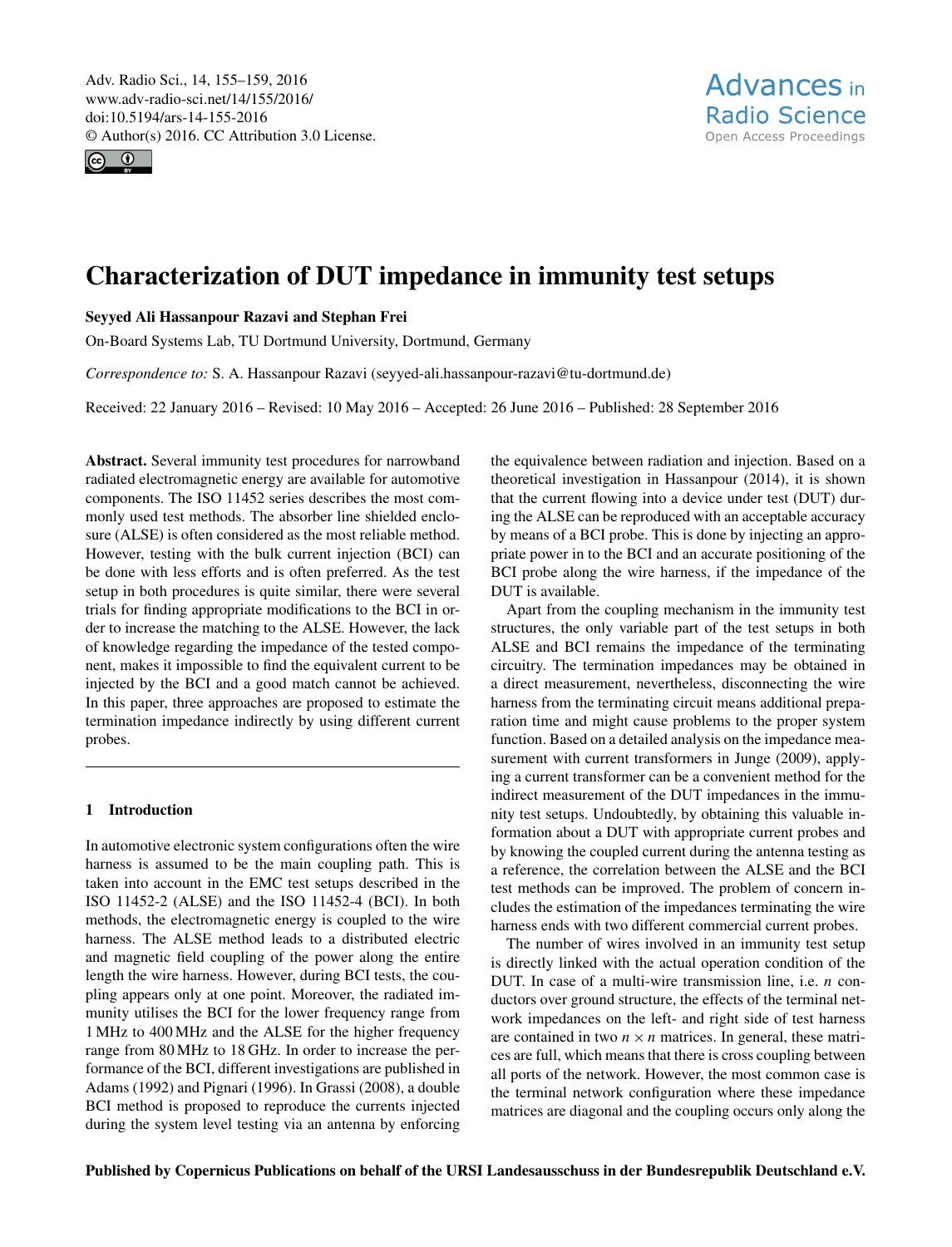multi-wire transmission line (Paul, 1994). Therefore, measuring the termination impedances for each single wire separately, provide the primary information to obtain the entire impedance matrix. Furthermore, it is assumed that the termination impedances consist of a passive RLC circuit. The above-mentioned issues are intended to assess the feasibility, strength and weakness of using current probes for measuring the impedance indirectly with current probes and serve as a primary research, which should be extended to the practically relevant case including a multi-wire harness and active circuit components.

In Sect. 2, three approaches for characterizing the termination impedances up to 500 MHz for a single wire over ground structure are presented. In Sect. 3, the application of these methods is demonstrated for a measurement setup and the results are compared. More discussions and the conclusions are given in Sects. 4 and 5.

# 2 Impedance measurement

The test setup demanded in the ISO 11452, including a single wire and two unknown impedances  $Z_L$  and  $Z_R$  is illustrated in Fig. 1. The short conductor clamped by the BCI probe is considered as the secondary winding of the current transformer. In line with the idea of the indirect impedance measurement, the loop impedance can be considered as the entire impedance attached to the clamped conductor terminals. However, from another perspective, the loop impedance at any point along the wire can be considered as the accumulated transformed impedance of the termination networks. The transformed impedances along the wire to the measurement point are represented by  $Z_L'$  and  $Z_R'$ . The first and the second methods presented in this section, determine the loop impedance as the primary value for the impedance measurement with different deembedding procedures. In contrast, the third method measures the impedance at each wire end separately based on current measurement.

# 2.1 Single probe method (SPM)

The most straightforward method is to apply a reflection measurement with a vector network analyzer (VNA) to determine the loop impedance. Measuring the input impedance with an impedance analyzer is an appropriate alternative for the reflection measurement with a VNA at this step, as the measured data by each instrument can be mathematically converted to each other. As depicted in Fig. 2 the BCI probe (FCC F-140) is connected to the VNA to measure the Sparameter of the structure. The reflection parameter is corrected with the full 1-port calibration before starting the measurement. In order to remove the frequency response of the BCI probe, the measured one-port  $S$ -parameter  $s_{\text{meas}}$  is expanded to a two-port S-parameter matrix  $S_m$  for the measured frequencies with



Figure 1. The proposed measurement setup for the ALSE and the BCI based on the ISO 11452 standard.

$$
\mathbf{S}_{\mathrm{m}} = \begin{pmatrix} s_{\mathrm{meas}} & 0\\ 0 & -1 \end{pmatrix} \tag{1}
$$

The second port facilitates the mathematical operation on matrices and has no influence on the electrical characteristic of the actual network. The scattering matrix  $S_m$  can now be converted to the T-parameter matrix  $T_m$  to simplify the deembedding procedure. The T-parameter matrix can be split and expressed as

$$
T_m = T_{\text{BCI}} T_{\text{loop}} \tag{2}
$$

where  $T_{\text{BCI}}$  and  $T_{\text{loop}}$  denote the T-parameter matrix of the BCI probe and the loop network respectively. The matrix  $T_{\text{BCI}}$  can be obtained directly with the VNA in the calibration setup illustrated in Fig. 3 after a full 2-port calibration. With both matrices  $T_m$  and  $T_{BCI}$ , the T-parameter matrix of the loop network is determined as

$$
\mathbf{T}_{\text{loop}} = \mathbf{T}_{\text{BCI}}^{-1} \mathbf{T}_{\text{m}} \tag{3}
$$

As described before, the estimated loop impedance can be considered as the sum of both transformed impedances along the wire. Assuming a characterized termination on the left side and the BCI probe located as close as possible to the left termination, the extraction of the unknown impedance on the right side of the wire can be calculated using

$$
Z_{\rm R} = Z_0 \frac{Z_{\rm loop} - Z_{\rm L} - Z_0 \tanh(\gamma l_{\rm R})}{Z_0 - (Z_{\rm loop} - Z_{\rm L}) \tanh(\gamma l_{\rm R})}
$$
(4)

where  $Z_0$  and  $\gamma$  indicate the characteristic impedance and the propagation constant of the wire over ground structure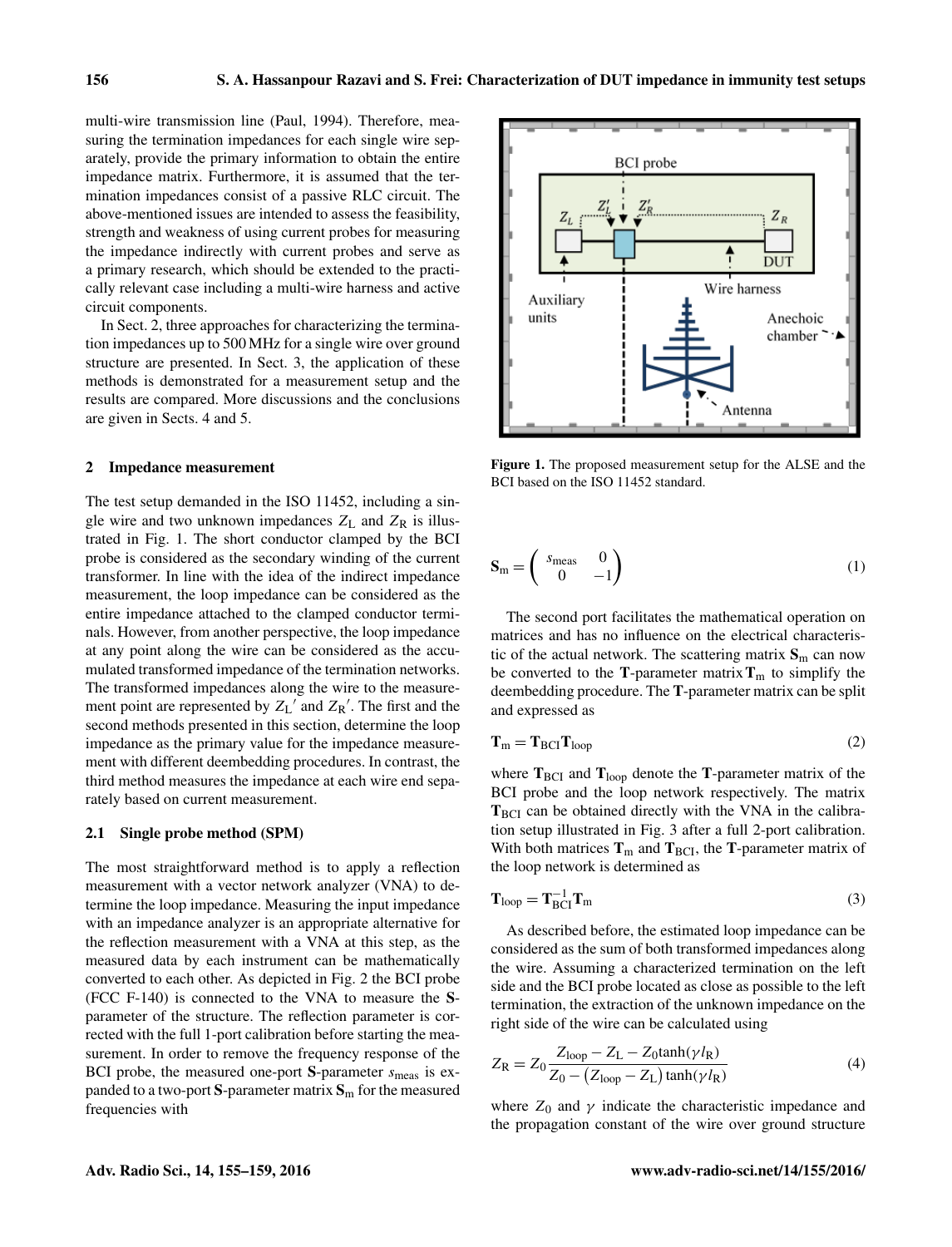

Figure 2. Measuring the reflection from the test setup with a VNA to obtain the loop impedance after deembedding the probe's frequency response.

respectively. The variable  $l<sub>R</sub>$  is the distance between the BCI probe and the uncharacterized termination at the right side of the setup. In case of two unknown termination impedances, two measurements at different locations along the wire are required to estimate each impedance separately.

### 2.2 Double probe method (DPM)

In this method, two current probes (FCC F-140, FCC F-65) are employed to characterize the loop impedance using two-port S-parameter measurement with a VNA. The measurement structure is illustrated in Fig. 4. The frequency responses of both probes are deembedded using the calibration procedure described in Liu et al. (2003). The proposed calibration configuration is shown in Fig. 5. Two SMA terminations, short and 50  $\Omega$ , can be used in the calibration procedure to build the final equation calculating the loop impedance. In order to simplify the complex final equation, the interim value  $S$  is defined as

$$
S = \frac{s_{21}}{1 - s_{11}}\tag{5}
$$

where  $s_{11}$  and  $s_{21}$  indicate the corresponding entries of a twoport S-parameter matrix. The loop impedance is then calculated using

$$
Z_{\text{loop}} = 50\Omega \frac{S_{50\Omega}}{S_{\text{short}} - S_{50\Omega}} \left( \frac{S_{\text{short}}}{S_{\text{M}}} - 1 \right)
$$
 (6)

where  $S_{\text{short}}$  and  $S_{50\Omega}$  are the calculated values of S, if the calibration setup is terminated with the standard SMA terminations, short and 50  $\Omega$ , respectively. The value  $S_M$  is the calculated value of S for the two-port S-parameter measurement, if both probes are clamped around the wire in the actual test setup.

Apart from the calibration process, the estimation of impedances in this method does not differ from the SPM. In order to build up an equation system in case of two



Figure 3. The proposed calibration setup to measure the probe's frequency response.



Figure 4. The measurement setup applying the DPM to calculate the loop impedance.

unknown impedances, the measurement structure including both probes should be placed at two different locations.

## 2.3 Current distribution measurement (CDM)

This method employs two current probes to measure the current distribution along the wire in order to extract the impedance of each termination directly. Therefore, the BCI probe (FCC F-140) is connected to the port 1 of the VNA to inject a certain interference level into the setup. The monitor current probe (FCC F-65) is connected to the port 2 to measure the transmission coefficient  $s_{21}$  in the specified distances from the injection probe along the wire, as shown in Fig. 6. The number of measurements is directly linked with the measurement frequency range and the desired accuracy. In order to increase the accuracy for frequencies up to 500 MHz, the S-parameter is measured with 3 cm step size. The measured transmission coefficient can be used to estimate the current magnitude  $I$  at a certain position using

$$
I = s_{21} \frac{\sqrt{P_{\text{Fwd}} \cdot 50\Omega}}{Z_{\text{T}}}
$$
 (7)

where  $P_{\text{Fwd}}$  is the injected input forward power of the VNA and  $Z_T$  is the transfer impedance of the monitor current probe. The ratio between the maximum and minimum mea-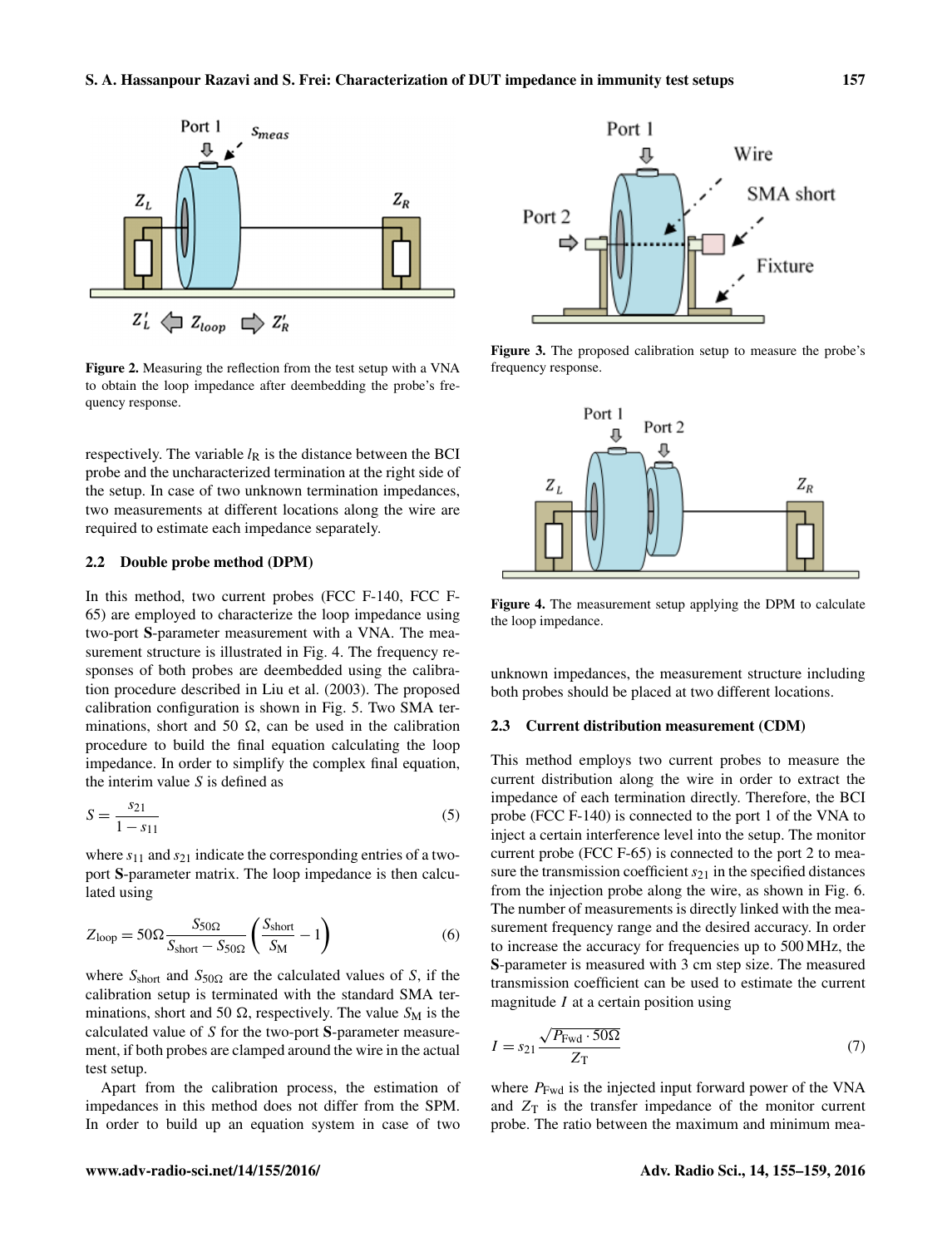

Figure 5. The calibration setup to deembed the frequency response of both probes from the measurement.

sured current magnitude *m* can be expressed as

$$
m = \frac{I_{\text{max}}}{I_{\text{min}}} \tag{8}
$$

By knowing the characteristic impedance and the propagation constant of the wire, the termination impedance Z can be calculated as

$$
Z = Z_0 \cdot \frac{\frac{1}{m} - \tanh(\gamma l_{1\min})}{1 - \frac{1}{m}\tanh(\gamma l_{1\min})},
$$
\n(9)

where  $l_1$ <sub>min</sub> is the distance of the first minimum current magnitude from the end of wire. This method requires a wire length of at least  $\lambda/4$ . In order to cover the lower frequencies, the length of the wire should be increased. The accuracy of the estimated results is extremely sensitive to the current distribution resolution. The main advantage of this method is that the impedance for each termination can be extracted directly. Additionally, the measurement can also be performed directly by using a signal generator and a spectrum analyzer instead of a VNA, to measure the current magnitude along the wire.

# 3 Application and experimental results

In Sect. 2, three different methods for an estimation of the termination impedances are presented. To investigate the reliability of each method, a setup based on ISO 11452 standard with a single wire attached between two grounded metal fixtures is prepared. The setup is terminated with a 50  $\Omega$  SMA resistor at the left side. The right side of the setup is terminated with two small PCBs including a 10  $\Omega$  and a 470  $\Omega$ SMD resistors successively, to perform two separate measurements. The characteristic impedance and the propagation constant of the single wire over ground is characterized in the frequency range from 1 to 500 MHz based on a twoport S-parameter measurement. The value of the termination impedance at the right side is assumed to be unknown. For the SPM and DPM, the current probes are located at the left



Figure 6. Appling the CDM along a wire to estimate the impedance of terminations.

side of the setup close to the left fixture. All of three methods are performed with a constant forward power of 10 dBm. The impedance of each PCB is measured directly in a separate measurement with the VNA and serves merely as a reference for the comparison with the estimated results. The comparison between the directly measured (gray) and the estimated results for the magnitude and the phase of the impedances are illustrated in Fig. 7. The results show a good correlation for the SPM (blue) and DPM (green) up to 200 MHz. The CDM (red) shows a better accuracy at higher frequency.

#### 4 Discussion

The reason for the deviation between the directly measured impedance and the estimated results are mainly the measurement- and deembedding errors. The actual impedance at the end of wire cannot be measured explicitly, due to the existence of the fixtures. The measured impedances show an inductive behavior for the PCB with the low resistive component and a capacitive behavior for the PCB with the high resistive component. The reason for the inductive and capacitive behavior at the higher frequency range is the structure of the PCBs and the expected behavior of SMD resistors at higher frequencies. At the lower frequency range, the ability of the measurement instrument and the characteristics of the ferrite core inside the current probe are the main restrictions for performing the impedance measurement. However, at higher frequencies, the measurement results are very sensitive to the parasitic capacitive coupling between the conductive elements such as the probe's metallic frame, the probe's winding, the clamped conductor and the ground plane. In addition, the quality of the datasets obtained from the calibration setups to remove the probes' frequency response are significantly affected by the length of the clamped conductor and the added fixtures. Despite the expected inductive behavior of the current probes, the capacitive coupling is dominant and reduces the local characteristic impedance of the wire. Considering constant values for  $Z_0$ and  $\gamma$  for the entire length of the wire, including the section clamped by the probe and the area near the fixtures, reduces